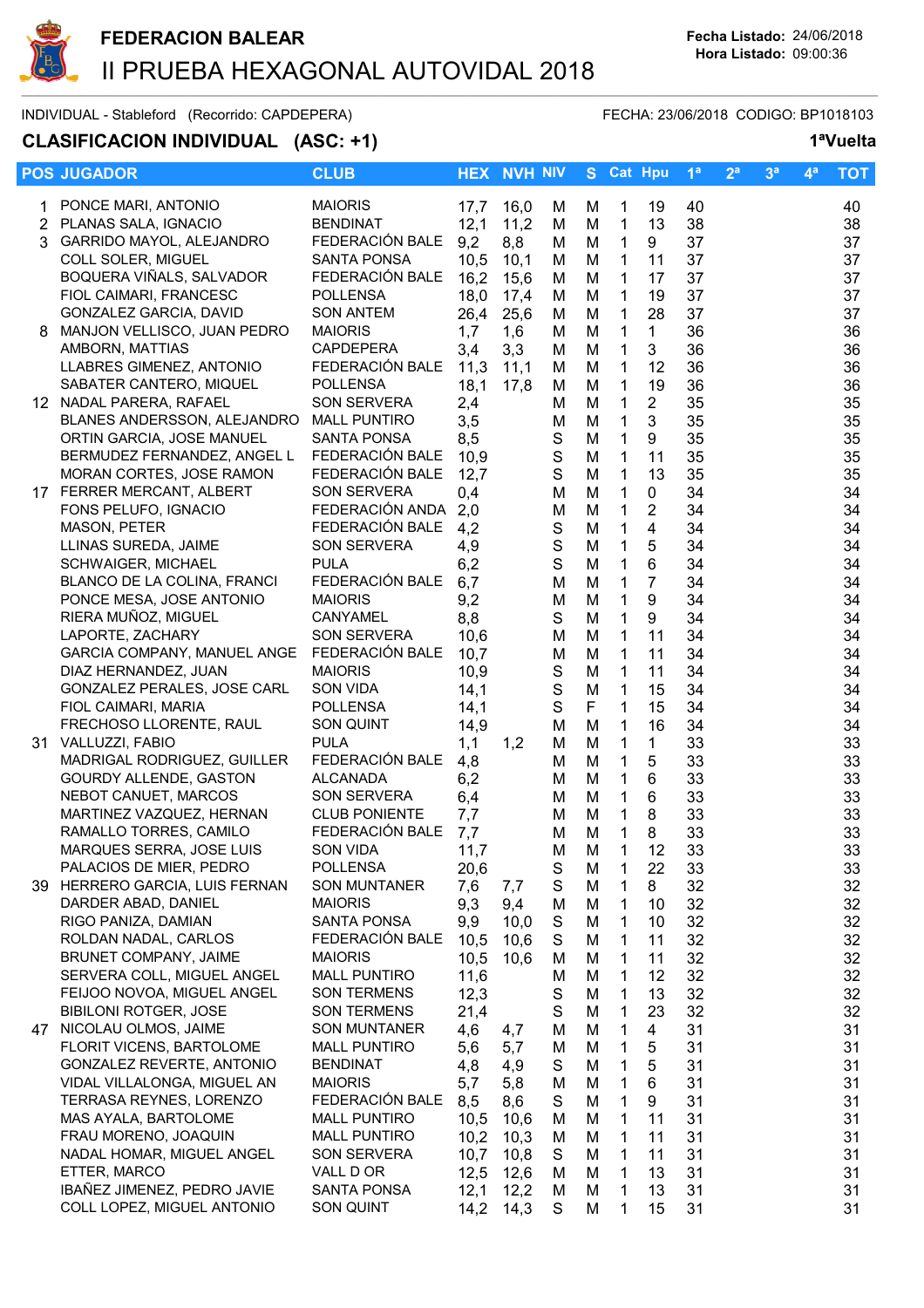

### INDIVIDUAL - Stableford (Recorrido: CAPDEPERA) FECHA: 23/06/2018 CODIGO: BP1018103

## CLASIFICACION INDIVIDUAL (ASC: +1) 1<sup>a</sup>Vuelta

| <b>POS JUGADOR</b>                                     | <b>CLUB</b>                           |              | <b>HEX NVH NIV</b> |                            |        | S Cat Hpu                    |                | 1 <sup>a</sup> | 2 <sup>a</sup> | 3 <sup>a</sup> | $\mathbf{4}^{\mathbf{a}}$ | <b>TOT</b> |
|--------------------------------------------------------|---------------------------------------|--------------|--------------------|----------------------------|--------|------------------------------|----------------|----------------|----------------|----------------|---------------------------|------------|
| TOMAS GALMES, JUAN                                     | FEDERACIÓN BALE                       | 15,4         | 15,5               | S                          | М      | 3                            | 16             | 31             |                |                |                           | 31         |
| JIMENEZ CARRERO, ANDRES                                | SON QUINT                             | 15,7         | 15,8               | M                          | M      | 1                            | 16             | 31             |                |                |                           | 31         |
| ETTER, MAX                                             | VALL D OR                             | 16,6         | 16,7               | S                          | M      | $\mathbf{1}$                 | 17             | 31             |                |                |                           | 31         |
| AMER CIRER, JUAN                                       | <b>SON ANTEM</b>                      | 23,0         |                    | S                          | M      | $\overline{4}$               | 24             | 31             |                |                |                           | 31         |
| 62 ARECHABALA VIÑAMATA, LUIS                           | <b>ALCANADA</b>                       |              |                    |                            | M      | 1                            | 6              | 30             |                |                |                           | 30         |
| BAUZA LOPEZ, MIGUEL                                    | <b>SANTA PONSA</b>                    | 6,3          | 6,4                | M                          |        |                              |                |                |                |                |                           |            |
|                                                        |                                       | 6,2          | 6,3                | M                          | M      | $\mathbf{1}$                 | 6              | 30             |                |                |                           | 30         |
| COLET PALMER, ALEX                                     | <b>MAIORIS</b>                        | 8,9          | 9,0                | M                          | M      | $\mathbf 1$                  | 9              | 30             |                |                |                           | 30         |
| OLEZA SERRA DE GAYETA, JAVI                            | SON QUINT                             | 9,3          | 9,4                | S                          | M      | $\mathbf{1}$                 | 10             | 30             |                |                |                           | 30         |
| SBERT MUNTANER, ANTONIO M <sup>a</sup>                 | SON QUINT                             | 10,6         | 10,7               | S                          | M      | $\mathbf{1}$                 | 11             | 30             |                |                |                           | 30         |
| TORNER JOHANSSON, SACHA                                | FEDERACIÓN BALE                       | 10,2         | 10,3               | M                          | M      | $\mathbf{1}$                 | 11             | 30             |                |                |                           | 30         |
| FERRER VILLALONGA, MARTA                               | <b>SON VIDA</b>                       | 11,4         | 11,5               | S                          | F      | 1                            | 12             | 30             |                |                |                           | 30         |
| AGUILO BOSCH, RAMON                                    | <b>MAIORIS</b>                        | 16,4         | 16,5               | M                          | M      | 1                            | 17             | 30             |                |                |                           | 30         |
| FLUXA MONSERRAT, PEDRO                                 | <b>SON ANTEM</b>                      | 17,3         | 17,4               | S                          | M      | 3                            | 18             | 30             |                |                |                           | 30         |
| SUAREZ RIESCO, DIONISIO                                | <b>MALL PUNTIRO</b>                   | 17,7         | 17,8               | M                          | M      | 1                            | 19             | 30             |                |                |                           | 30         |
| MAS MESTRE, PEDRO                                      | <b>MALL PUNTIRO</b>                   | 18,1         | 18,2               | M                          | M      | $\mathbf{1}$                 | 19             | 30             |                |                |                           | 30         |
| <b>ISERN SANTANDREU, DAMIAN</b>                        | <b>SON MUNTANER</b>                   | 21,7         | 21,8               | $\mathbf S$                | M      | $\mathbf{1}$                 | 23             | 30             |                |                |                           | 30         |
| CANTALLOPS MOYA, Mª MAGDALE                            | <b>SON ANTEM</b>                      | 24,2         | 24,3               | ${\mathsf S}$              | F      | $\mathbf{1}$                 | 26             | 30             |                |                |                           | 30         |
| 75 TINTORE BELIL, ENRIQUE                              | FEDERACIÓN BALE                       | 9,9          | 10,0               | $\mathbf S$                | M      | $\mathbf{1}$                 | 10             | 29             |                |                |                           | 29         |
| MIRALLES SALAS, ANTONIO                                | <b>SON ANTEM</b>                      | 11,1         | 11,2               | $\mathbf S$                | M      | $\mathbf 1$                  | 11             | 29             |                |                |                           | 29         |
| MARQUEZ SUÑER, JOAQUIN                                 | <b>PULA</b>                           | 12,1         | 12,2               | ${\mathsf S}$              | M      | 1                            | 13             | 29             |                |                |                           | 29         |
| TOUS AGUILO, BARTOLOME                                 | <b>PULA</b>                           | 12,2         | 12,3               | $\mathbf S$                | M      | 1                            | 13             | 29             |                |                |                           | 29         |
| MARTORELL TERRASA, FRANCISC                            | FEDERACIÓN BALE                       | 12,2         | 12,3               | M                          | M      | 1                            | 13             | 29             |                |                |                           | 29         |
| SASTRE VICH, MIGUEL                                    | SON ANTEM                             | 18,5         | 18,6               | S                          | M      | 1                            | 20             | 29             |                |                |                           | 29         |
| CALVIÑO LLINAS, MIQUEL ANGE                            | SON SERVERA                           | 18,5         | 18,6               | M                          | M      | 1                            | 20             | 29             |                |                |                           | 29         |
| 82 JULVE JAUME, LLUIS                                  | SON SERVERA                           | 4,6          | 4,7                | $\mathbf S$                | M      | 1                            | 4              | 28             |                |                |                           | 28         |
| <b>BALAGUER BERNAL, MATEU</b>                          | SANTA PONSA                           | 4,6          | 4,7                | $\mathsf S$                | M      | 1                            | $\overline{4}$ | 28             |                |                |                           | 28         |
| PIQUERAS ROYO, ESPARTACO                               | <b>POLLENSA</b>                       | 4,3          | 4,4                | M                          | M      | $\mathbf{1}$                 | $\overline{4}$ | 28             |                |                |                           | 28         |
| ROMO PEREZ, FRANCISCO                                  | <b>MALL PUNTIRO</b>                   | 4,5          | 4,6                | S                          | M      | $\mathbf{1}$                 | $\overline{4}$ | 28             |                |                |                           | 28         |
| SERVERA LLULL, ANTONI                                  | <b>SON SERVERA</b>                    | 5,5          | 5,6                | M                          | M      | $\mathbf{1}$                 | 5              | 28             |                |                |                           | 28         |
| SANCHEZ-CANTALEJO RAMIS DE                             | <b>SON ANTEM</b>                      | 8,0          | 8,1                | $\mathbf S$                | M      | $\mathbf{1}$                 | $\bf 8$        | 28             |                |                |                           | 28         |
| NAVARRO GARCIA, EMILIO<br><b>ISERN ISERN, BERNARDO</b> | <b>MALL PUNTIRO</b>                   | 8,3          | 8,4                | $\mathbf S$                | M      | $\mathbf{1}$                 | 8              | 28             |                |                |                           | 28         |
|                                                        | <b>POLLENSA</b><br><b>SON TERMENS</b> | 11,0         | 11,1               | $\mathbf S$<br>$\mathbf S$ | M      | $\mathbf{1}$                 | 11<br>11       | 28<br>28       |                |                |                           | 28<br>28   |
| ROJANO FERNANDEZ, PEDRO<br>VIDAL PANISA, JAIME         | <b>SON ANTEM</b>                      | 10,2<br>15,5 | 10,3               | S                          | M<br>M | $\mathbf{1}$<br>$\mathbf{1}$ | 16             | 28             |                |                |                           | 28         |
| DELGADO LLEDO, FEDERICO JOS                            | FEDERACIÓN BALE                       | 18,5         | 15,6<br>18,6       | M                          | M      | $\mathbf{1}$                 | 20             | 28             |                |                |                           |            |
| MULLER, ANNE MARIE                                     | VALL D OR                             | 20,9         | 21,0               | S                          | F      | $\mathbf{1}$                 | 22             | 28             |                |                |                           | 28<br>28   |
| MADRID RODRIGUEZ-ACOSTA, PA                            | <b>ANDRATX</b>                        |              |                    | M                          | М      | 1                            | 28             | 28             |                |                |                           | 28         |
| 95 JUANEDA GRIMALT, JOSEP                              | <b>SON SERVERA</b>                    | 26,3         | 26,4<br>$-1,0$     |                            |        | 1                            | $-2$           | 27             |                |                |                           | 27         |
| MODROK, DANIELA                                        | FEDERACIÓN BALE                       | -1,1<br>3,9  | 4,0                | M<br>м                     | M<br>F | 1                            | 3              | 27             |                |                |                           | 27         |
| RIERA GONZALEZ, MIGUEL                                 | <b>SON SERVERA</b>                    | 4,6          | 4,7                | M                          | M      | 1                            | 4              | 27             |                |                |                           | 27         |
| ROIG SARRALDE, MIGUEL                                  | <b>BENDINAT</b>                       | 5,9          | 6,0                | M                          | M      | 1                            | 6              | 27             |                |                |                           | 27         |
| NICOLAU NANO, JUAN PABLO                               | <b>SON ANTEM</b>                      | 7,5          | 7,6                | S                          | M      | 1                            | 8              | 27             |                |                |                           | 27         |
| PEREZ CARLESSO, RAMIRO                                 | <b>ALCANADA</b>                       | 7,5          | 7,6                | M                          | M      | 1                            | 8              | 27             |                |                |                           | 27         |
| MALDONADO MORENO, FRANCISCA POLLENSA                   |                                       | 8,7          | 8,8                | S                          | F      | 1                            | 9              | 27             |                |                |                           | 27         |
| PEREZ-HERNANDEZ EGART, RAIM                            | <b>POLLENSA</b>                       | 8,4          | 8,5                | M                          | M      | 1                            | 9              | 27             |                |                |                           | 27         |
| RUIZ SALAZAR, FRANCISCO                                | <b>SON MUNTANER</b>                   | 9,8          | 9,9                | S                          | M      | 1                            | 10             | 27             |                |                |                           | 27         |
| NICOLAU NANO, RAFAEL                                   | VALL D OR                             | 10,0         | 10,1               | S                          | M      | 1                            | 10             | 27             |                |                |                           | 27         |
| BONNIN OLIVER, JAIME                                   | ALCANADA                              | 10,5         | 10,6               | S                          | М      | 1                            | 11             | 27             |                |                |                           | 27         |
| RICO GARRIDO, DAVID                                    | FEDERACION MADR                       | 10,4         | 10,5               | S                          | М      | 1                            | 11             | 27             |                |                |                           | 27         |
| ELLER, RICHARD                                         | <b>PULA</b>                           | 10,9         | 11,0               | S                          | M      | 1                            | 11             | 27             |                |                |                           | 27         |
| FEBRER SANTANDREU, MATEU                               | SON SERVERA                           | 10,6         | 10,7               | M                          | M      | 1                            | 11             | 27             |                |                |                           | 27         |
| <b>GARI PARERA, JAIME</b>                              | SON VIDA                              | 12,7         | 12,8               | S                          | M      | 1                            | 13             | 27             |                |                |                           | 27         |
| VALIENTE CABALLERO, JUAN                               | <b>PULA</b>                           | 12,9         | 13,0               | S                          | М      | 1                            | 13             | 27             |                |                |                           | 27         |
| FLUXA HARO, EDUARDO                                    | <b>CAPDEPERA</b>                      | 13,4         | 13,5               | M                          | M      | 1                            | 14             | 27             |                |                |                           | 27         |
| RIPOLL RIPOLL, BARTOLOME AL                            | <b>BENDINAT</b>                       | 14,2         | 14,3               | S                          | M      | 1                            | 15             | 27             |                |                |                           | 27         |
| ROSSELLO MATAS, PEDRO JOSE                             | FEDERACIÓN BALE                       | 17,0         | 17,1               | $\mathbf S$                | M      | 1                            | 18             | 27             |                |                |                           | 27         |
| BONNIN HORRACH, RAMON MARIA                            | SON GUAL                              | 16,9         | 17,0               | S                          | M      | 1                            | 18             | 27             |                |                |                           | 27         |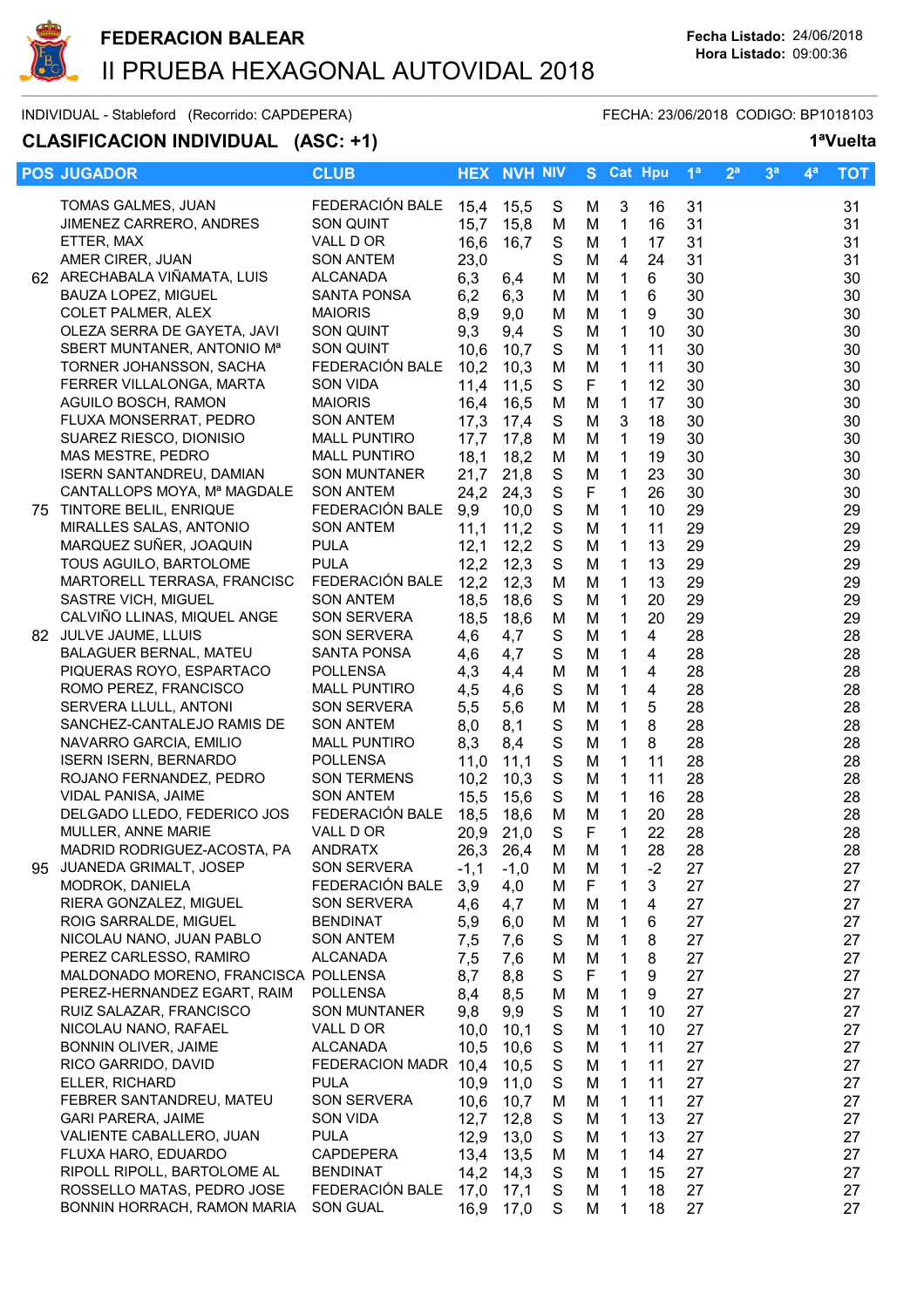

INDIVIDUAL - Stableford (Recorrido: CAPDEPERA) FECHA: 23/06/2018 CODIGO: BP1018103

### CLASIFICACION INDIVIDUAL (ASC: +1) 1<sup>a</sup>Vuelta

|      | <b>POS JUGADOR</b>                                         | <b>CLUB</b>                           |              | <b>HEX NVH NIV</b> |                  |        |                             | S Cat Hpu      | 1 <sup>a</sup> | 2 <sup>a</sup> | 3 <sup>a</sup> | $\mathbf{4}^{\mathsf{a}}$ | <b>TOT</b> |
|------|------------------------------------------------------------|---------------------------------------|--------------|--------------------|------------------|--------|-----------------------------|----------------|----------------|----------------|----------------|---------------------------|------------|
|      | TRIAS GARAU, VICENTE                                       | SON SERVERA                           | 17,8         | 17,9               | м                | M      | 1                           | 19             | 27             |                |                |                           | 27         |
|      | VICENS TORTELLA, JUAN                                      | <b>POLLENSA</b>                       | 18,4         | 18,5               | S                | M      | $\mathbf 1$                 | 19             | 27             |                |                |                           | 27         |
|      | BESCOS DODERO, FERNANDO                                    | SON VIDA                              | 21,6         | 21,7               | ${\mathsf S}$    | M      | $\mathbf 1$                 | 23             | 27             |                |                |                           | 27         |
|      | DAÑOBEITIA MOTA, JOSEBA                                    | <b>MALL PUNTIRO</b>                   | 23,0         | 23,1               | $\mathbf S$      | M      | $\mathbf{1}$                | 24             | 27             |                |                |                           | 27         |
|      | CAÑELLAS LLABRES, JORGE                                    | <b>SANTA PONSA</b>                    | 24,5         | 24,6               | $\mathbf S$      | M      | $\mathbf{1}$                | 26             | 27             |                |                |                           | 27         |
| 120  | SALVA MONTULET, PHILIP                                     | <b>BENDINAT</b>                       | 1,7          | 1,8                | M                | M      | $\mathbf{1}$                | $\mathbf 1$    | 26             |                |                |                           | 26         |
|      | ESTEVEZ PERALTA, FRANCISCO                                 | SANTA PONSA                           | 6,1          | 6,2                | ${\mathsf S}$    | M      | 1                           | 6              | 26             |                |                |                           | 26         |
|      | STANJEK, BRUNO                                             | <b>PULA</b>                           | 8,6          | 8,7                | $\mathbf S$      | M      | $\mathbf{1}$                | 9              | 26             |                |                |                           | 26         |
|      | MAS NOGUERA, PEDRO                                         | <b>POLLENSA</b>                       | 10,0         | 10,1               | S                | M      | $\mathbf{1}$                | 10             | 26             |                |                |                           | 26         |
|      | CALVET ALOMAR, BERNARDO                                    | <b>SON ANTEM</b>                      | 13,0         | 13,1               | M                | M      | 1                           | 14             | 26             |                |                |                           | 26         |
|      | JAREÑO RIOS, JOSE<br>TERRASA SAGRISTA, CARLOS              | <b>SON ANTEM</b><br><b>MAIORIS</b>    | 15,6<br>14,9 | 15,7<br>15,0       | S<br>M           | M<br>M | 1<br>$\mathbf{1}$           | 16<br>16       | 26<br>26       |                |                |                           | 26<br>26   |
|      | CRESPI GOMEZ, MARC                                         | FEDERACIÓN BALE                       | 16,4         | 16,5               | M                | M      | 1                           | 17             | 26             |                |                |                           | 26         |
|      | CIFRE BIBILONI, AINA MARIA                                 | <b>POLLENSA</b>                       | 25,2         | 25,3               | M                | F      | $\mathbf{1}$                | 27             | 26             |                |                |                           | 26         |
|      | MADRID RODRIGUEZ-ACOSTA, MI                                | FEDERACIÓN BALE                       | 30,5         |                    | M                | M      | $\mathbf{1}$                | 28             | 26             |                |                |                           | 26         |
|      | 130 SCHOKKER, ROBERT PAUL                                  | SON MUNTANER                          | 6,7          | 6,8                | $\mathbf S$      | M      | $\mathbf 1$                 | $\overline{7}$ | 25             |                |                |                           | 25         |
|      | <b>CERDO HAITZ MANUEL</b>                                  | <b>SON MUNTANER</b>                   | 11,0         | 11,1               | $\mathbf S$      | M      | $\overline{2}$              | 11             | 25             |                |                |                           | 25         |
|      | TERRASA MORA, JUAN CARLOS                                  | <b>MALL PUNTIRO</b>                   | 13,1         | 13,2               | M                | M      | $\mathbf{1}$                | 14             | 25             |                |                |                           | 25         |
|      | LLORENS BOBADILLA, ANTONI                                  | <b>SON MUNTANER</b>                   | 15,2         | 15,3               | M                | M      | $\mathbf{1}$                | 16             | 25             |                |                |                           | 25         |
|      | BARCELO VENY, ANTONIO                                      | <b>MALL PUNTIRO</b>                   | 17,2         | 17,3               | $\mathbf S$      | M      | $\mathbf{1}$                | 18             | 25             |                |                |                           | 25         |
|      | SASTRE I PEREIRA, PAU                                      | SON VIDA                              | 18,6         | 18,7               | $\mathsf S$      | M      | $\mathbf 1$                 | 20             | 25             |                |                |                           | 25         |
|      | 136 PAEZ, DANIEL                                           | <b>MALL PUNTIRO</b>                   | 7,2          | 7,3                | S                | M      | $\overline{2}$              | $\overline{7}$ | 24             |                |                |                           | 24         |
|      | RIUTORT ROSSELLO, IGNACIO                                  | <b>POLLENSA</b>                       | 8,5          | 8,6                | M                | M      | $\mathbf{1}$                | 9              | 24             |                |                |                           | 24         |
|      | DELGADO SOTO, SALVADOR<br>PORTELL JORDA, JORGE             | <b>MAIORIS</b><br>FEDERACIÓN BALE     | 9,0          | 9,1                | S<br>$\mathsf S$ | M<br>M | $\mathbf 1$<br>$\mathbf{1}$ | 9              | 24             |                |                |                           | 24         |
|      | PULIDO DEL MORAL, JUAN LUIS                                | <b>POLLENSA</b>                       | 10,7<br>11,6 | 10,8<br>11,7       | M                | M      | 1                           | 11<br>12       | 24<br>24       |                |                |                           | 24<br>24   |
|      | MIR GUASP, ARNAU                                           | <b>POLLENSA</b>                       | 11,6         | 11,7               | M                | M      | $\mathbf{1}$                | 12             | 24             |                |                |                           | 24         |
|      | PRIETO GONZALO, FELIPE                                     | SON QUINT                             | 14,4         | 14,5               | M                | M      | $\mathbf{1}$                | 15             | 24             |                |                |                           | 24         |
|      | ABRAHAM BUADES, MIGUEL                                     | VALL D OR                             | 17,3         | 17,4               | M                | M      | $\mathbf{1}$                | 18             | 24             |                |                |                           | 24         |
|      | VASQUEZ NAVARRO, CRISTOBAL                                 | <b>SON MUNTANER</b>                   | 21,5         | 21,6               | M                | M      | $\mathbf{1}$                | 23             | 24             |                |                |                           | 24         |
|      | DELGADO GELABERT, FEDERICO                                 | FEDERACIÓN BALE                       | 22,3         | 22,4               | ${\mathsf S}$    | M      | $\mathbf{1}$                | 24             | 24             |                |                |                           | 24         |
|      | LLORCA MENENDEZ, JOSE VICEN                                | <b>MAIORIS</b>                        | 25,9         | 26,0               | $\mathbf S$      | M      | $\mathbf{1}$                | 28             | 24             |                |                |                           | 24         |
| 147  | DE LA HERA SALVADOR, JUAN                                  | SON QUINT                             | 10,3         | 10,4               | M                | M      | 1                           | 11             | 23             |                |                |                           | 23         |
|      | RIQUELME PIÑA, LUCAS                                       | <b>SON ANTEM</b>                      | 14,6         | 14,7               | S                | M      | 1                           | 15             | 23             |                |                |                           | 23         |
|      | MUNT DURAN, ENRIC                                          | FEDERACIÓN BALE                       | 15,2         | 15,3               | $\mathbf S$      | M      | 1                           | 16             | 23             |                |                |                           | 23         |
| 150  | PULIDO DEL MORAL, JOSE MANU                                | <b>POLLENSA</b><br><b>SON SERVERA</b> | 5,3          | 5,4                | M                | M      | $\mathbf{1}$                | 5              | 22             |                |                |                           | 22         |
|      | FERRER MERCANT, MARIA ANTON<br>BENAVIDES COLOM, JUAN ALFON | <b>POLLENSA</b>                       | 9,5<br>11,3  | 9,6<br>11,4        | M<br>S           | F      | 1<br>1                      | 10<br>12       | 22<br>22       |                |                |                           | 22<br>22   |
|      | RODRIGUEZ DE CASTRO CONILL,                                | <b>SON MUNTANER</b>                   | 13,4         | 13,5               | S                | M<br>M | 1                           | 14             | 22             |                |                |                           | 22         |
|      | WALTER, MANUEL                                             | FEDERACIÓN BALE                       | 18,4         | 18,5               | S                | M      | 1                           | 19             | 22             |                |                |                           | 22         |
|      | PARDO GARCIA, JUAN IGNACIO                                 | <b>SON ANTEM</b>                      | 20,9         | 21,0               | ${\mathsf S}$    | M      | 1                           | 22             | 22             |                |                |                           | 22         |
|      | 156 PONS CLADERA, GUILLERMO                                | <b>POLLENSA</b>                       | 11,4         | 11,5               | ${\mathsf S}$    | M      | 1                           | 12             | 21             |                |                |                           | 21         |
|      | MOLERO GARCIA, JOSE LUIS                                   | <b>MAIORIS</b>                        | 12,1         | 12,2               | $\mathbf S$      | M      | 1                           | 13             | 21             |                |                |                           | 21         |
|      | POVEDA LARA, ANGEL                                         | FEDERACIÓN BALE                       | 13,9         | 14,0               | ${\mathsf S}$    | M      | 1                           | 15             | 21             |                |                |                           | 21         |
|      | VIDAL ROS, GABRIEL                                         | <b>MALL PUNTIRO</b>                   | 14,2         | 14,3               | S                | M      | 1                           | 15             | 21             |                |                |                           | 21         |
|      | MAS SERRA, MIGUEL                                          | FEDERACIÓN BALE                       | 19,4         | 19,5               | $\mathsf S$      | M      | 1                           | 21             | 21             |                |                |                           | 21         |
|      | HAHNL, TINA                                                | <b>SON SERVERA</b>                    | 23,6         | 23,7               | S                | F      | 1                           | 25             | 21             |                |                |                           | 21         |
| 162. | MATJI DE ARROQUIA, ANTONIO                                 | VALL D OR                             | 13,9         | 14,0               | M                | M      | 1                           | 15             | 20             |                |                |                           | 20         |
|      | JAUCH, PETER<br>TERRASA SAGRISTA, FRANCISCO                | <b>PULA</b><br>FEDERACIÓN BALE        | 15,6<br>16,6 | 15,7               | S                | M<br>M | 1<br>1                      | 16<br>17       | 20             |                |                |                           | 20<br>20   |
|      | PINTO, VITO                                                | <b>ALCANADA</b>                       | 17,3         | 16,7<br>17,4       | M<br>S           | M      | 1                           | 18             | 20<br>20       |                |                |                           | 20         |
|      | BERGA LLABRES, TOMEU                                       | FEDERACIÓN BALE                       | 29,3         |                    | $\mathsf S$      | M      | 1                           | 28             | 20             |                |                |                           | 20         |
|      | 167 ROIG BARCELO, JUANA MARIA.                             | <b>SON MUNTANER</b>                   | 7,8          | 7,9                | M                | F      | 1                           | 8              | 18             |                |                |                           | 18         |
|      | 168 VALLCANERAS TORTELLA, JAIME                            | <b>POLLENSA</b>                       | 17,2         | 17,3               | ${\mathsf S}$    | M      | 1                           | 18             | 17             |                |                |                           | 17         |
|      | BONNIN BONAFOUX, SANTIAGO                                  | <b>SON ANTEM</b>                      | 17,8         | 17,9               | $\mathsf S$      | M      | 1                           | 19             | 17             |                |                |                           | 17         |
|      | 170 MELIS SEGURA, SEBASTIAN                                | FEDERACIÓN BALE                       | 16,6         | 16,7               | M                | M      | 1                           | 17             | 16             |                |                |                           | 16         |
|      | LOES, ERNEST                                               | VALL D OR                             | 17,9         | 18,0               | S                | M      | 1                           | 19             | 16             |                |                |                           | 16         |